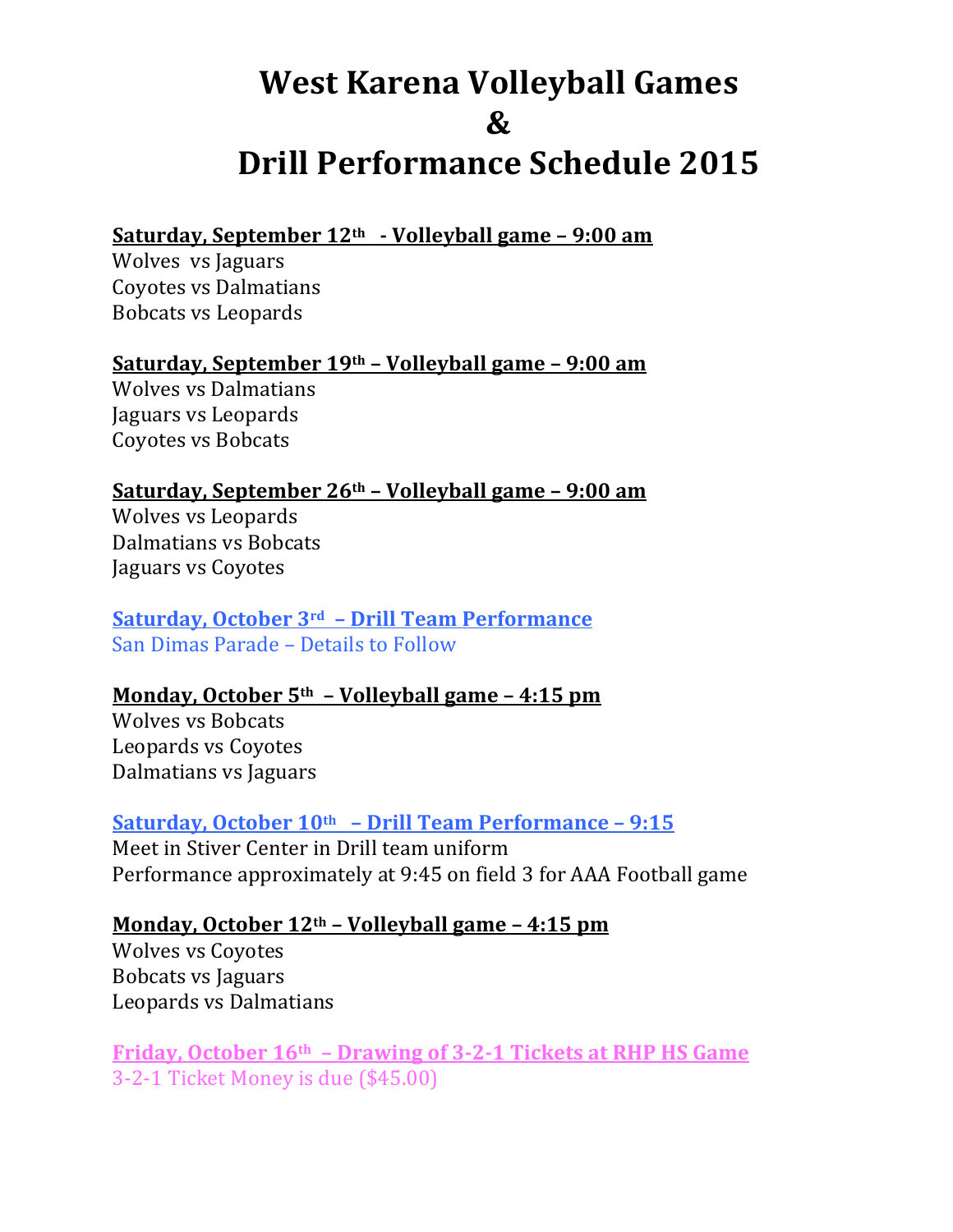**Saturday, October 17th Drill Team Performance - 9:15** Meet in Stiver Center in Drill team uniform Performance approximately at 9:45 on field 3 for AAA Football game

#### Monday, October 19<sup>th</sup> – Volleyball game – 4:15 pm

Wolves vs Jaguars Coyotes vs Bobcats Dalmatians vs Leopards

**<u>Saturday, October 24<sup>th</sup> - Drill Team Performance 9:15 - 10:30 in Covina</u>** 

Drill Team Performance in Covina and Halloween Games Bring refreshments for 6 to share with everyone

#### **Monday, October 26th - Volleyball game - 4:15 pm**

Wolves vs Leopards Coyotes vs Jaguars Dalmatians vs Bobcats

Friday Night, October 30<sup>th</sup> - Drill Team Performance Performance at Rio Hondo Prep Varsity Football Game - Details to Follow

**Saturday, October 31st - No Drill Team Performance Happy Halloween**

**Monday, November 2<sup>nd</sup> - Volleyball game - 4:15 pm** Wolves vs Bobcats Coyotes vs Leopards Dalmatians vs Jaguars

**Saturday, November 7th – Drill Team Performance – 9:15** Meet in Stiver Center in Drill team uniform Performance approximately at 9:45 on field 3 for AAA Football game

# **Monday, November 9th - Volleyball Play-offs - 4:15 pm**

1st place vs  $4<sup>th</sup>$  place – play-off game  $2<sup>nd</sup>$  place vs  $3<sup>rd</sup>$  place – play-off game  $5<sup>th</sup>$  place vs  $6<sup>th</sup>$  place